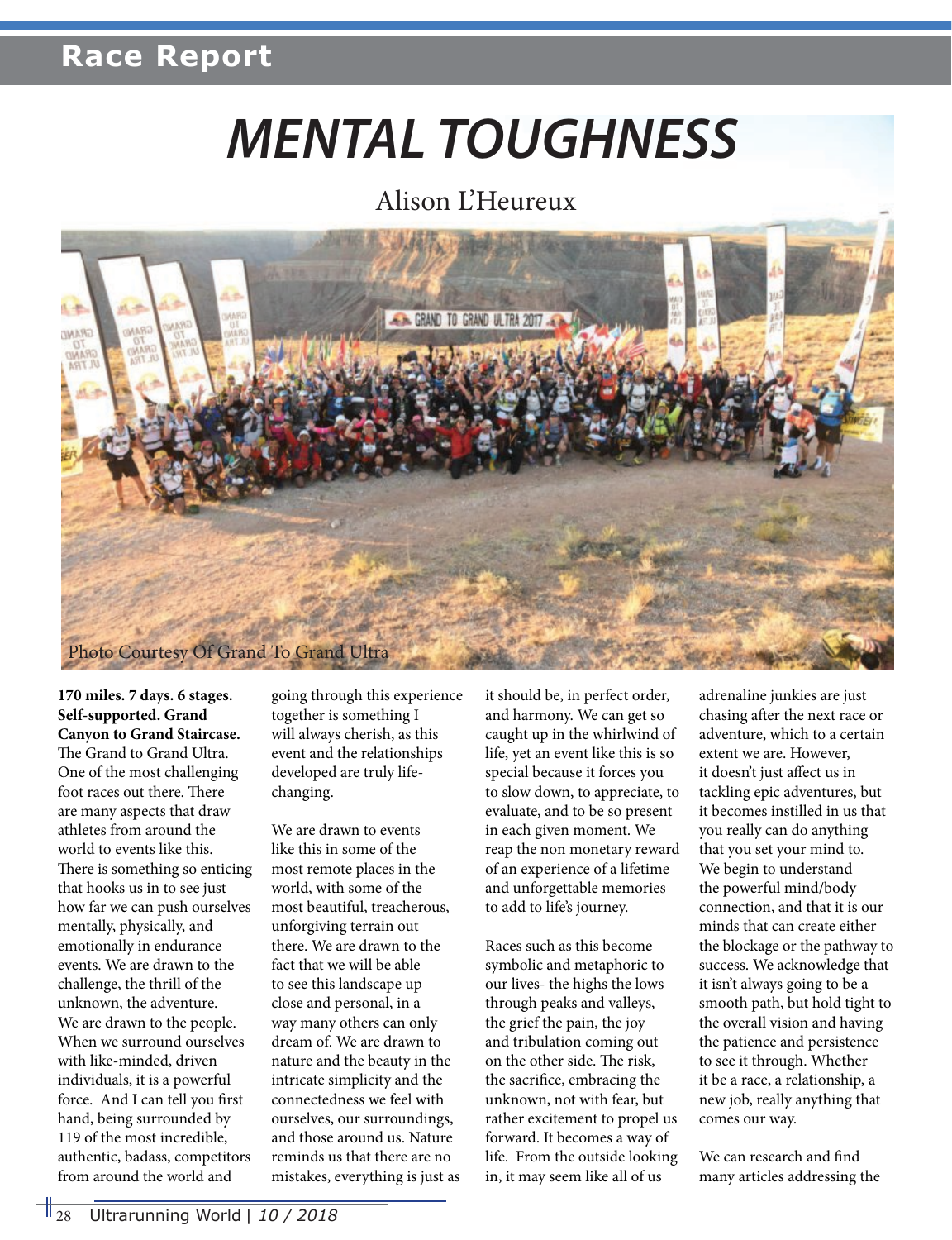tangible aspects of endurance events... training plans, nutrition plans, the perfect gear to buy, etc. But what about the element that is not so tangible? What does it take mentally to complete an event like this? We focus so much on training our bodies, but the mind is just as an important muscle to train as the body… and here is my experience…

#### **Training for Mental Toughness and the Grand to Grand**

"You have to make it fun and enjoyable in your own mind to get up and do the hard things."

Don't overcomplicate it. Keep it simple: Just do it… I would wake up every day and say "feet on the ground, just do it, get out the door." Take it day by day and not focus on the magnitude of what was ahead. The thought of back to back to back long runs with added weight seemed unbearable. The thought of

putting in 70- 85 mile training weeks seemed so far-fetched. I knew going into an event like this, it was going to push me to both physical and mental limits that I had not yet experienced. I focused not only on building a strong body through running and strength training and proper nutrition, but I also knew I had to focus on building a strong mind and there is no "training plan" for that. As hard as it was some days to get out the door, I visualized and imagined what was ahead and that energized me. I thought of the people I had yet to meet from around the world who were also out there training and the future relationships we would build from going through a unique experience like this together. I thought of the beautiful landscape we would experience up close and personal that is so remote and many can only dream of seeing it. I thought of the freedom of being cut off from civilization. I thought of the joy of crossing the finish line

each stage after enduring each day. I acknowledged that hard times were going to come and exist, but that they would pass, and there would be "joy in the morning" each new day I woke up. I thought of the charity I was raising funds and awareness for (The Alexis Miranda Foundation helping children with autism in Ghana). I thought of the people supporting me across the globe in Ghana and how grateful they were for me to be representing them in a global event like this and what an honor for me. I thought of my support system, friends and family who continuously support me in all of these crazy endeavors. I thought of the personal events in my own life that lead me to this moment…. Building blocks throughout the years and truly embracing the though…" if you believe it, you can achieve it." Dreams to Reality, setting a goal, making a plan, executing, and making it happen! I thought about what a gift it

was to be able to train for and eventually participate in a one of a kind event like this. In my mind, I had already seen myself finishing the race.

In addition to the visualization, I knew I had to continue to push beyond perceived limits and do things differently than before when training for marathons. To break through some mental barriers, I would finish the training I set out to do for the day- thinking in my mind I was "done"... reach home… and then turn back around and go out for more miles… The internal dialogue went something like this- "It hurts… keep going… now dig deep and reach new levels." Over the summer, I did a 50K mountain race peaking 4 mountain summits in Colorado. The race ended up being about 32 miles, and it took me over ten and a half hours to complete. When I finished, I didn't think I had anything left in the tank and that was my cue that it was time to re-lace my shoes and go out the door for more. I ended up reaching a total of 44 miles for the day, the longest I had ever run in one day and that was empowering for an average athlete like myself... The pace did not matter, it wasn't about the time on the watch. It was about keeping my fatigued legs moving, while simultaneously stretching what I thought was possible, continuing to push beyond those perceived limits, finding joy in the moment… and waking up and doing it all over again the next day...

I did quite a bit of journaling, collaging, and reflection throughout the training

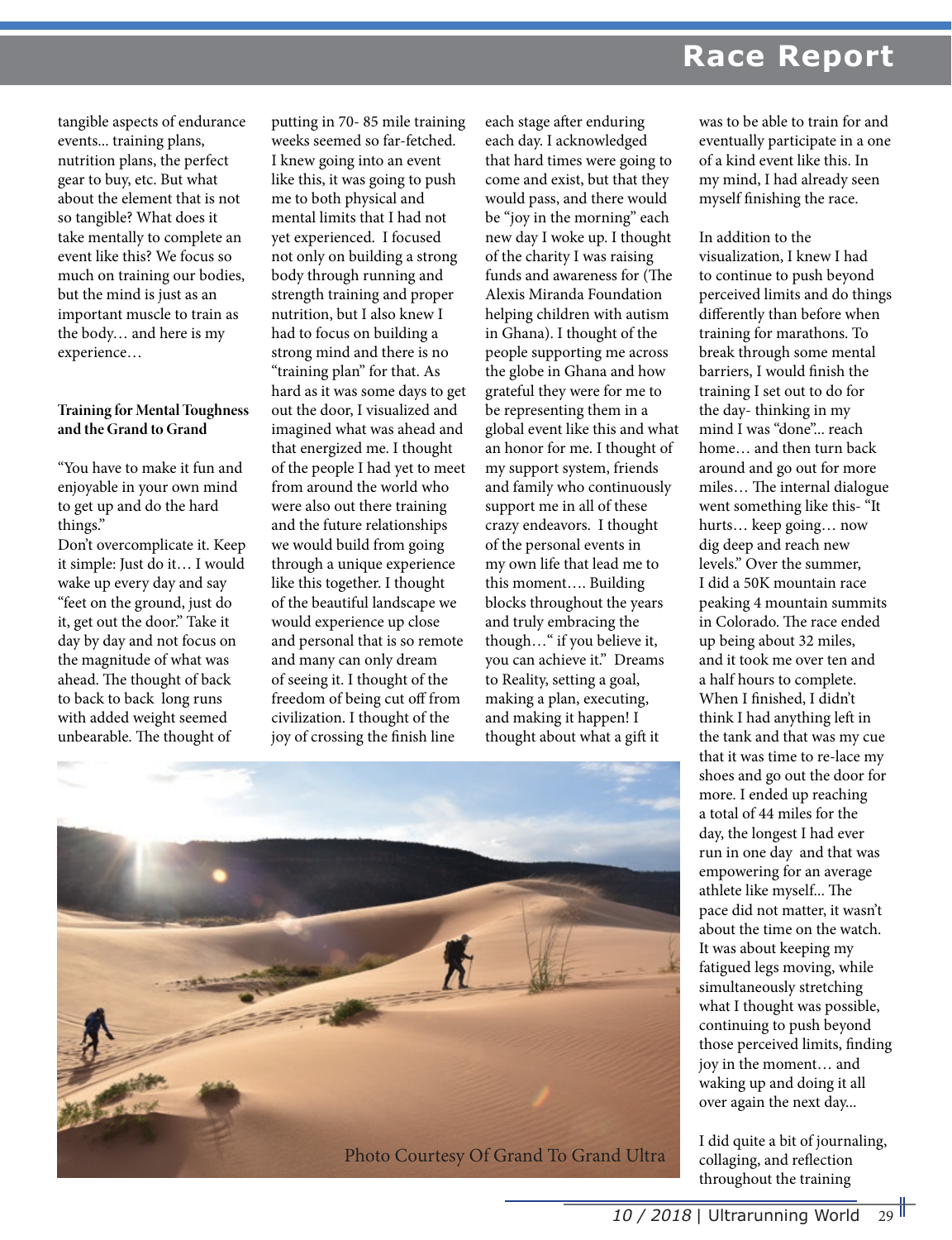process, again focusing on the positive and inspirational quotes I came across along the way. I wrote down before I left "quitting is not an option" (unless medically unable to go on) because once you give yourself the option to quit, it is too easy to throw in the towel. It truly became a battle of mind over matter out there. And your mind will give up far before your body does. The easy thing to do would have been to quit. This fleeting thought crossed my mind multiple times. The heat, the weight of the pack, the blisters, the exhaustion and the unknown of what lies ahead will certainly grab a hold of your mind, and the negativity will spiral if you allow it. At times fleeting thoughts came of "what the hell am I doing this for? Why, Why, Why?" "This is unbearable and so much harder than I thought….this is for those super intense athletes and I am in over my head…this is crazy… I can't… I'm want to stop" and IMMEDIATELY I had to shut those thoughts down, flip the mental switch, and replace them with "I can, I will, and what I "want" to do is different than what I am GOING TO DO. " I am going to finish this, damn it!" Then either sing a song, let out a scream, a whole body shakeout, give an uneasy laugh or half ass smile, a high five or pat on the back if someone was near me or a simple one liner pick up… basically anything besides entertaining negative thoughts.

Funny thing because so many people think you have

all these big deep thoughts when you are out there BUT when you are in the thick of it, I tell people the thoughts are actually very simple - because you are so hyper focused on the task at hand and using every ounce of energy to just move your body forward and that is something I have never experienced and could not prepare myself for in training.

Before I left Kanab,

Utah for the race, a man who completed the race last year shook my shoulders and said "whatever you do, don't stop, don't quit, don't stop, don't quit. You are going to want to give up so badly but you will regret it for the rest of your life." Again, so simple, but when times got hard, I pictured Vince saying this to me and could actually bring back that feeling for an instant that I felt when he told me this of anxious anticipation and excitement and suddenly the pain I was currently feeling in my body ceased to exist for a moment (mind over matter).

The long stage (day 3) was where I started to fall apart. We had already logged 58 miles in two days, and we had a long haul ahead of us. At the first checkpoint, I saw four people that I had been with during the race drop out. The race director told us before our journey began that there was a 20% DNF rate each year, and I was



starting to see it unfold. We reached checkpoint 2 and four more people I was around dropped out. It was then that the magnitude of what was ahead hit me like a tidal wave, the tears started flowing and the self doubt crept in. The thought of being on my feet, in constant motion, completing 52 miles (75% of it loose sand, including a section with 30+ sand dunes) which could take upwards of 34 hours, suddenly totally overwhelmed me. My tears of uncertainty quickly turned to tears of joy, as the people surrounding me at that moment believed in me more than I believed in myself. There is such beauty in the camaraderie in this event, and I truly began to feel what it meant to be a part of the Grand to Grand family. These people were not going to let me fail. We were all in this together and the pain, agony, the urge to want to give up at any given moment that I was feeling, nearly everyone was feeling, and we needed to lean on each other to make it through. Leaving checkpoint

two, the tears streaming down my face were tears of gratitude for how thankful I was to be here in this moment, with these good hearted souls from around the world, united for a common purpose. People who were strangers just a few days ago, taking such a heartfelt interest in my well being and ultimate outcome in this race was so touching.

I would love to say that it was "smooth sailing" after checkpoint two, but we had only just begun. Another man, Joe, and I made a pact to stick together the entire long stage, no matter what. Hours upon hours of trudging through relentless loose sand. It felt as if it was never ending and we were going nowhere fast. I reminded myself I had to take this (literally) step by step rather than think about the magnitude of what was ahead. Bring it back to the basics. Keep it simple. I had to break it down into manageable chunks… Steps lead to flags, flags lead to checkpoints, checkpoints lead